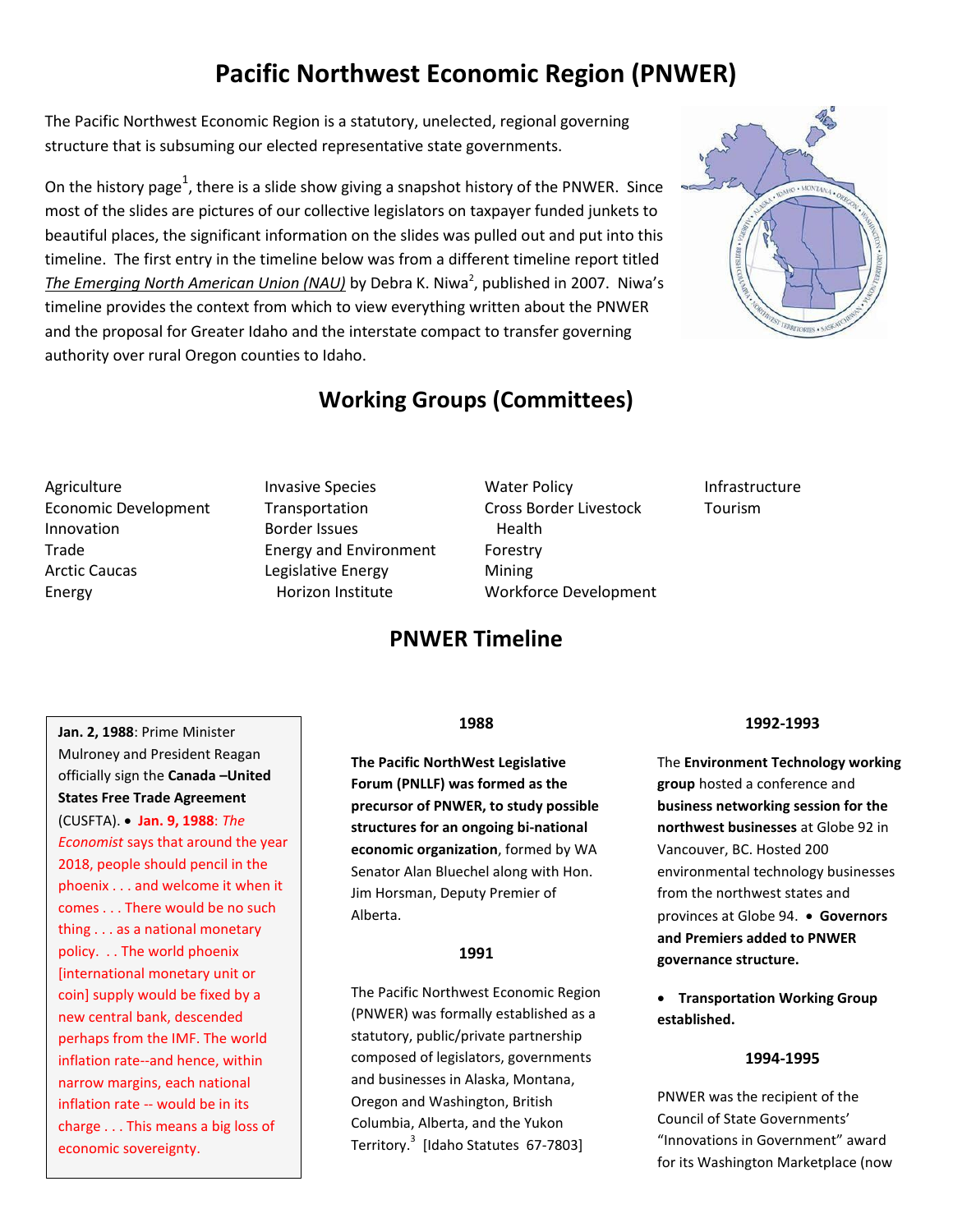PNWER CATALIST) project. **PNWER won the Ford Foundation "Innovations in American Government" finalist award**. PNWER received a "Certificate of Appreciation" by the US Department of Commerce for developing a public/private partnership in US Export Strategy. • The PNWER Executive Board voted to have **Canada's Yukon Territory join PNWER**.

### **1998**

PNWER receives grant from the Council of State Governments State Environmental Initiative Program to provide Environmental Managements Services to the Philippines. **PNWER receives Recycling Technical Assistance Partnership<sup>4</sup> grant from US EPA to help private sector companies develop new technologies** for utilizing recycled materials.

### **1999-2000**

PNWER develops plan for a Clean Cities Center with the Philippine League of Cities – implemented training program in February, 2000 for 22 cities. . **Launched the PNWER-Cascadia Inland Corridors Project with the Cascadia Project of the Discovery Institute and the B.C. Washington Corridor Task Force, to coordinate ten cross-border regions on highways 97, 95, & 395 from B.C. to California.** The initiative coordinated priorities for **intermodal transportation** on these major North-South corridors.

### **2001-2002**

PNWER holds Annual Summit with CSG-West in Whistler, BC under President Max Black. 900 people attend, as well as 250 demonstrators!

 **One month after 9-11, PNWER launched the Partnership for Regional Infrastructure Security and the PNWER Disaster Resilience and** 

**Homeland Security Program.** Its goal: improve the ability of the Pacific Northwest to protect its **critical infrastructures** and withstand and recover from **all-hazards disasters**.

### **2003-2004**

The PNWER Pacific NorthWest Bi-National Energy Planning Council held a PNW / Western Canada Energy Forum in Portland, OR Nov 21-22 and **created Legislative Energy Chair Task Force** chaired by Rep. Eskridge. Under President Barry Penner, PNWER launched an initiative with the NW Cruise Ship Association to promote northwest wines at SeaTrade in Miami, and to bring cruise ship buyers for the first time to the Northwest. • Idaho **and Oregon established the Invasive Species Task Force** to share best practices between jurisdictions, and encourage **the coordination of a regional invasive species council**.

#### **2005-2006**

PNWER took our first leadership trip to Ottawa, and met with Opposition Leader Stephen Harper, as well as 6 federal Ministers. **US Department of Energy funds PNWER Bi-National Energy Planning Initiative to assist with priority energy corridors in the**  west. • The US Economic **Development Administration funded PNWER to develop the PNW Innovation Network, or PNWIN, a regional 'R & D Exchange'** to assist the best and brightest minds in our region to collaborate on the innovative ideas.

 **PNWER is referenced as the model for bringing the public and private sector together to address infrastructure security issues in the US Dept. of Homeland Security's National Infrastructure Protection Plan and the National Governor's Guide to Homeland Security.**

**2006**



US Sec. Of Homeland Security Michael Chertoff and Minister of Public Safety Stockwell Day at the 2006 PNWER Summit in Edmonton.



US Sec. of Homeland Security with Canadian Minister of Public Safety at the 2006 PNWER Summit – **This meeting led to the development of the Enhanced Driver's License**.

# **2007**

PNWER held the first ever Legislative Leadership Academy in Banff, Alberta in October 2007. **PNWER launched a Workforce Mobility Project funded by the Government of Canada to identify barriers and specific solutions** to address the tremendous workforce challenges that all of our jurisdictions face. **PNWER was significant in assisting the implementation of the Enhanced Driver's License – now the standard for all of North America, initiated between Washington State and British Columbia.**

### **2008**

**PNWER launched the Border Solutions Coordination Council made up of public and private stakeholders committed to reducing border costs and strengthening security. The PNWER Executive Board approved**